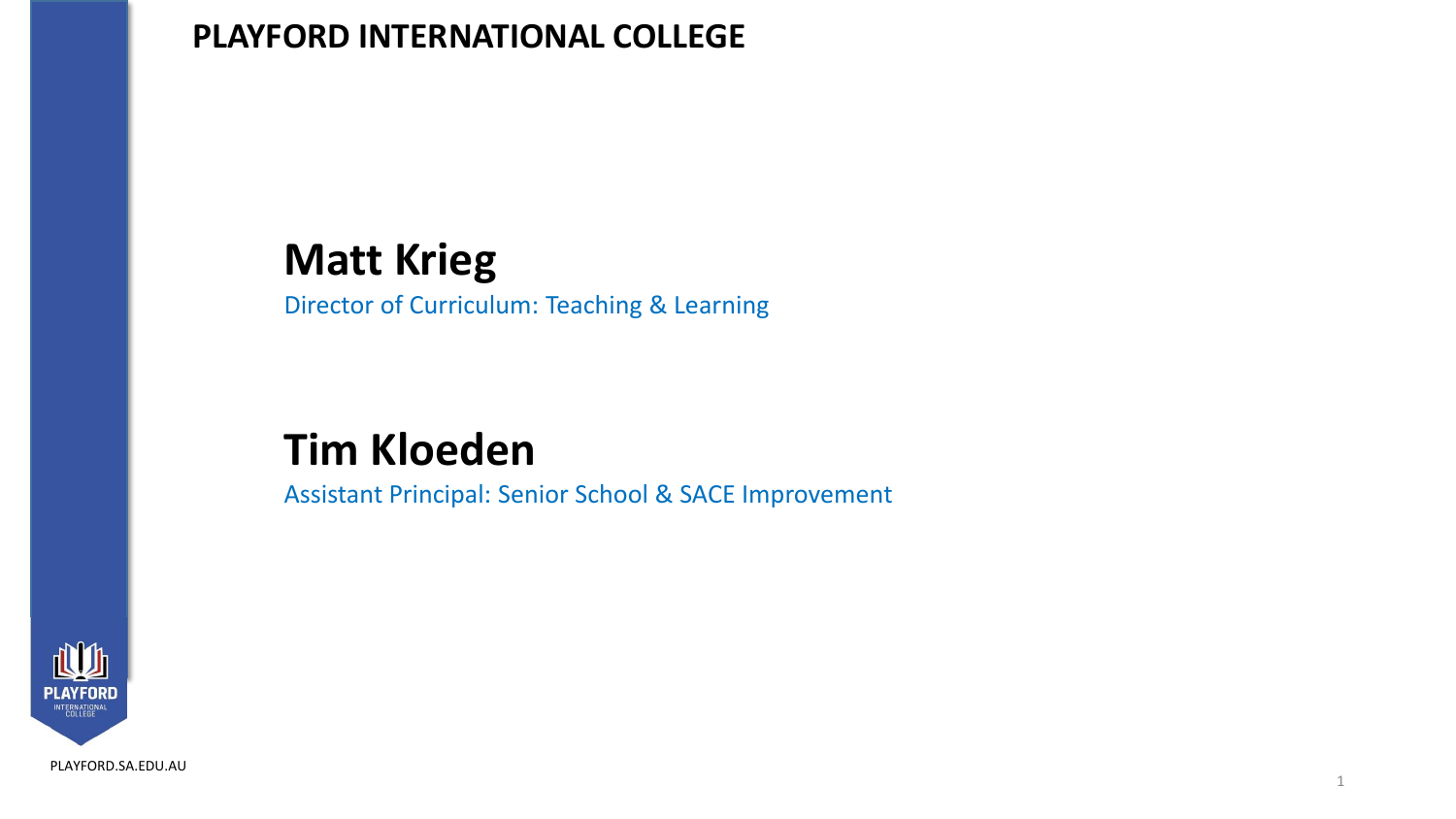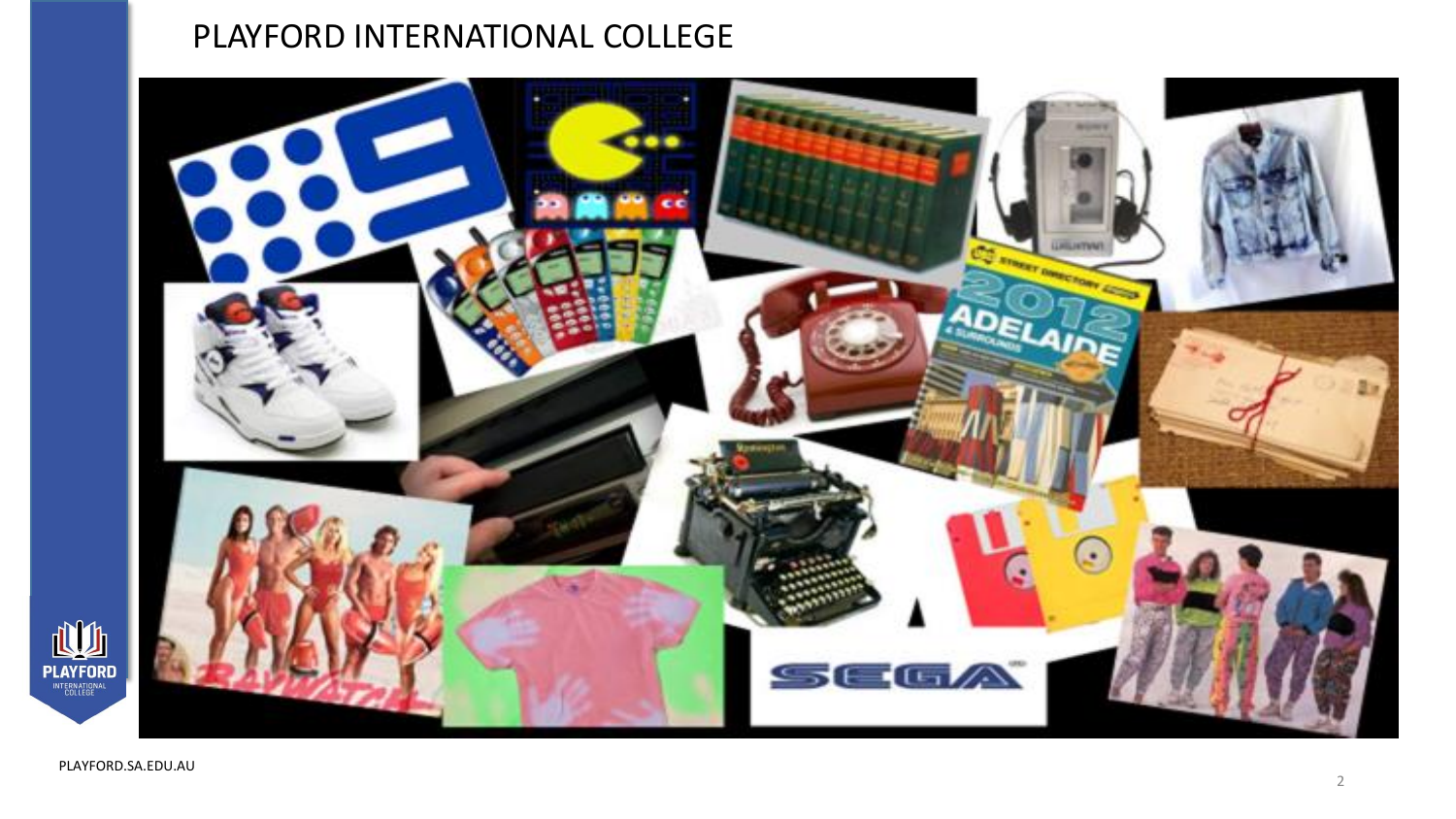# The Journey – Setting the scene

- School reputation Community perception of poor behaviour and lack of achievement)
- Category 2 Index of disadvantage (67% of families in lowest quartile of social-economic advantage)
- Unemployment Rate (18.8%)
- Single parent households (41.7%)
- 70% of students on school cards (Family earning less than \$37000p.a)
- Attendance issues

*"Anything that can be outsourced, automated or turned into software will be"*

*"In the 21st Century work culture, everything from the neck down is going to be minimum wage"* 

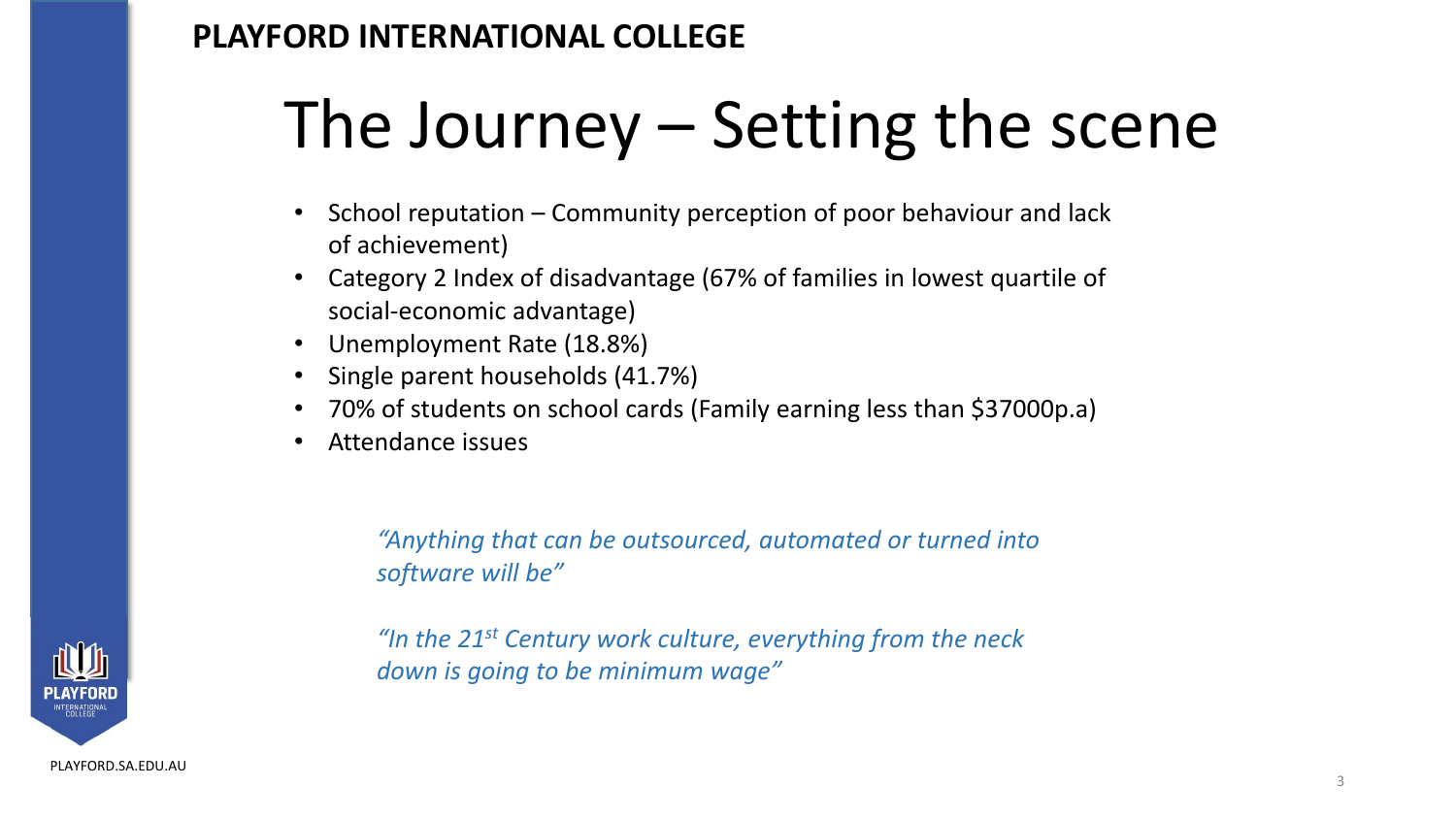# **What's our why?** *Develop students that are active participants in their learning and not just recipients of information*

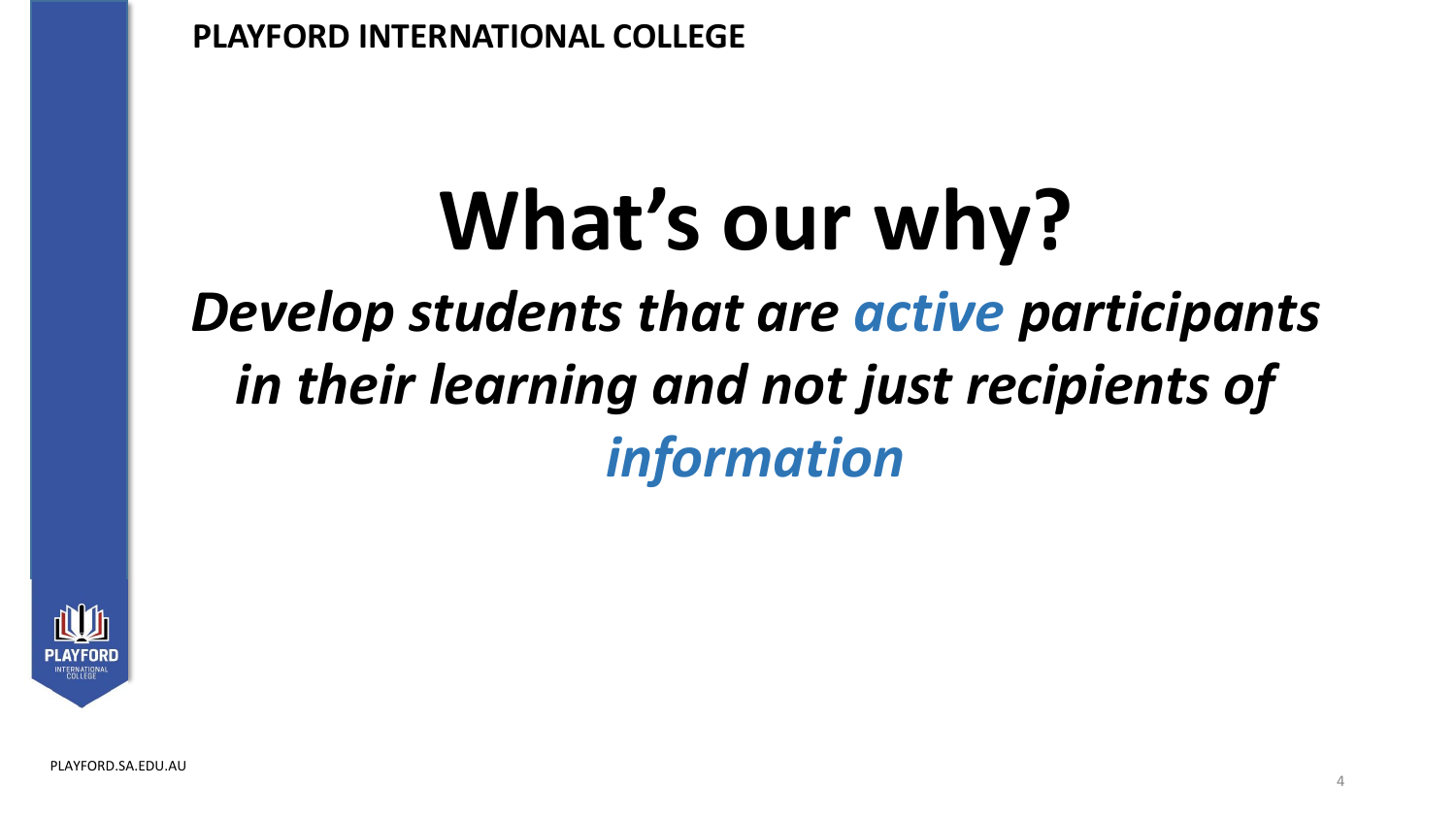# *Want*



[PLAYFORD.SA](http://playford.sa.edu.au/) .EDU.AU 5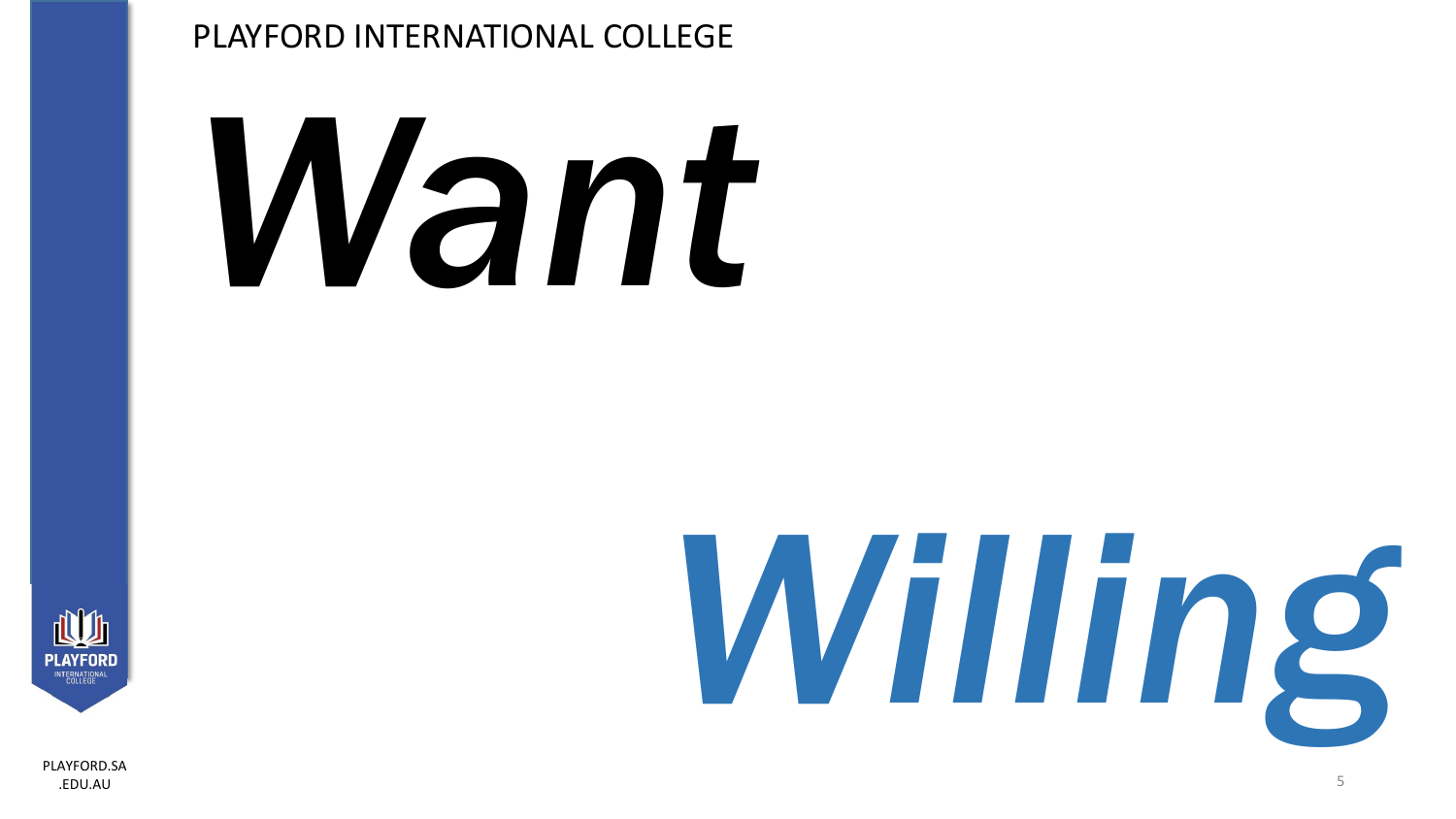# Choice  $1 = Do$  what we have always done!



[PLAYFORD.SA](http://playford.sa.edu.au/) .EDU.AU 6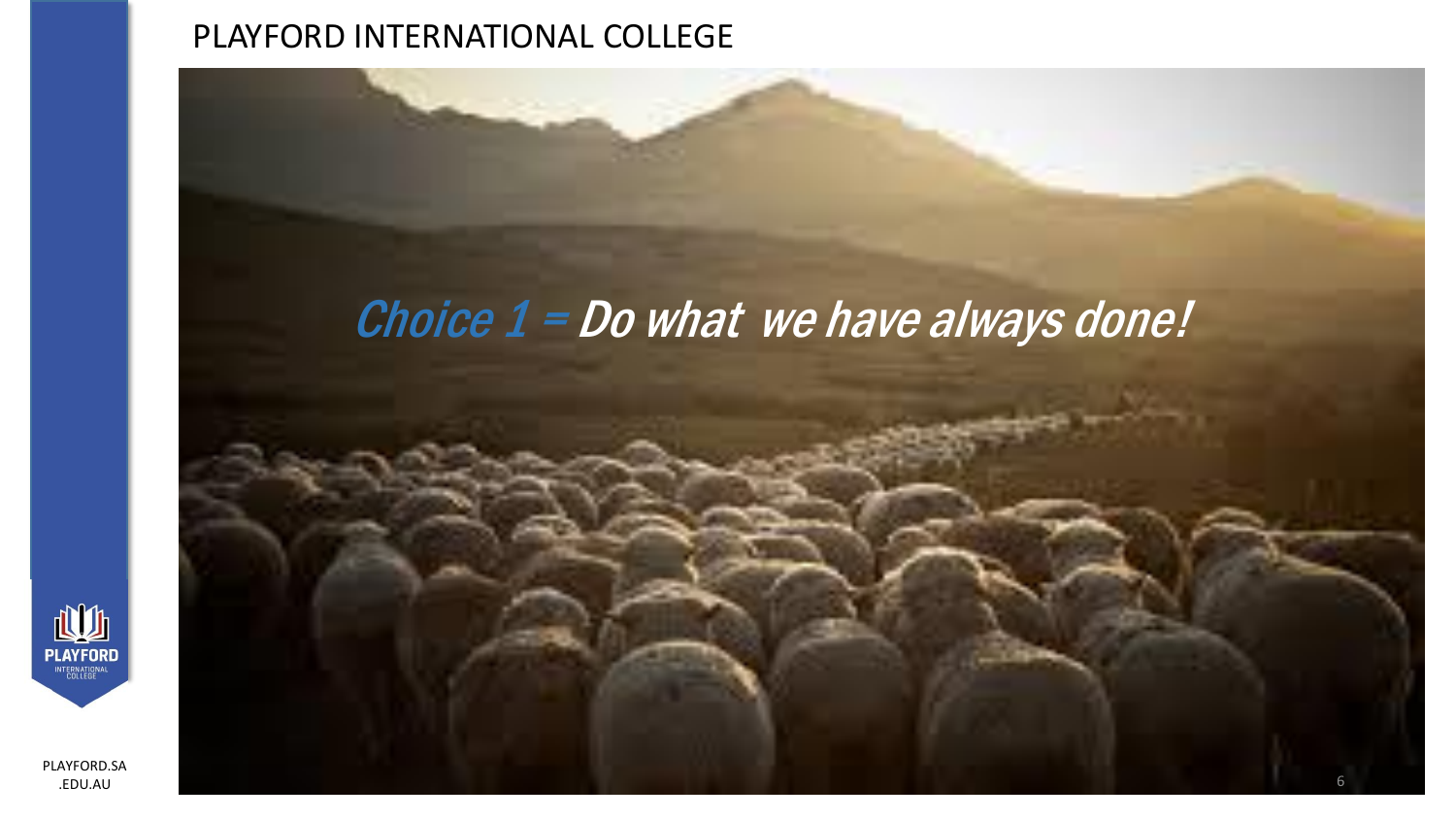# Choice 2 = Take proactive levels of action!



[PLAYFORD.SA](http://playford.sa.edu.au/) .<br>EDU.AU 7000 de entre la constantidad de la constantidad de la constantidad de la constantidad de la constantid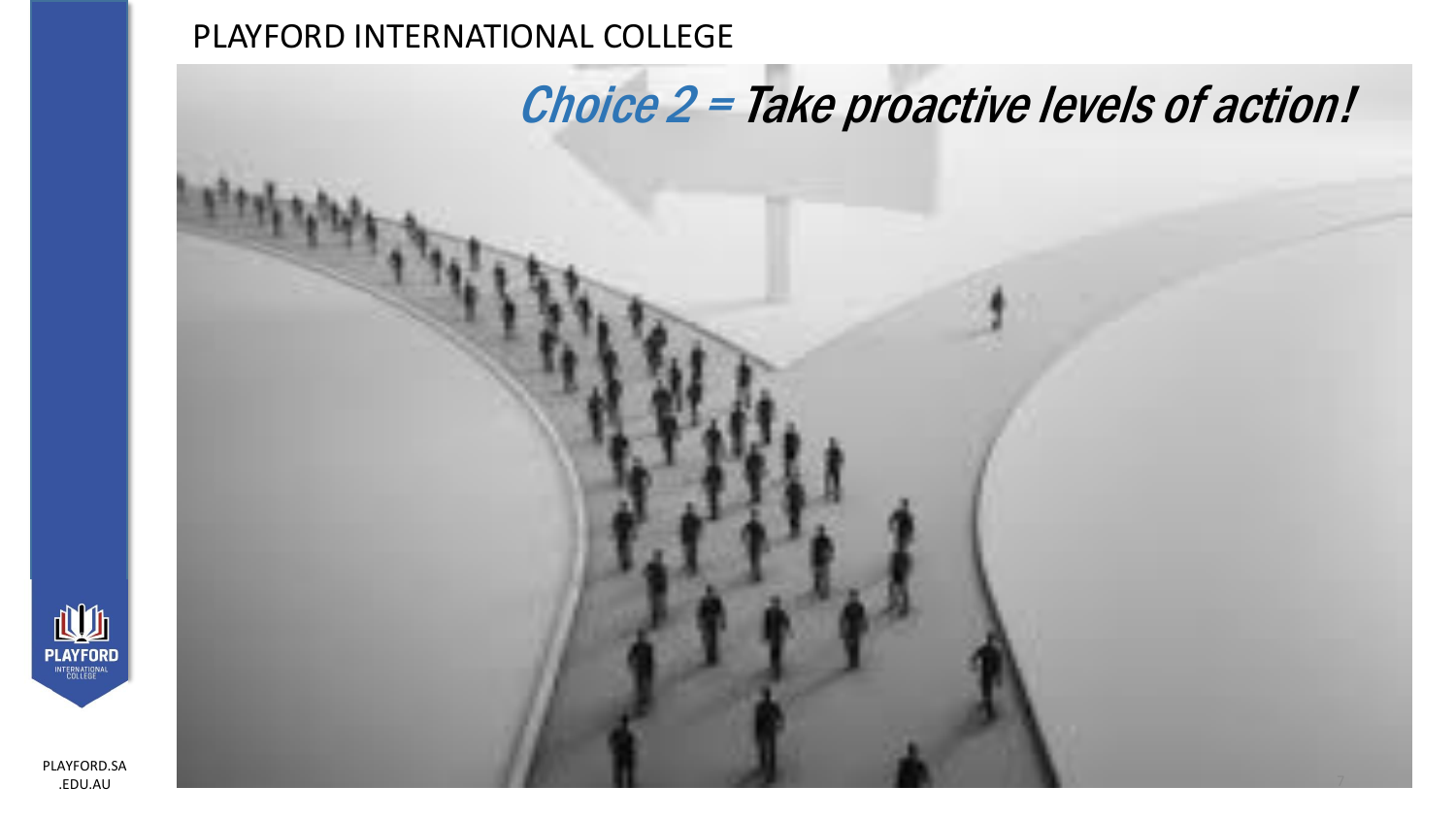|                                  | <b>Our Practice - 21C pedagogy</b>                                                                                                                                                           | <b>Our Students - 21C Learners</b>                                                                                                                                                           | <b>Our School - 21C Learning Space</b>                                                                                                                                | <b>Our People - 21C Educators</b>                                                                                                                                                                                                                                                                            |
|----------------------------------|----------------------------------------------------------------------------------------------------------------------------------------------------------------------------------------------|----------------------------------------------------------------------------------------------------------------------------------------------------------------------------------------------|-----------------------------------------------------------------------------------------------------------------------------------------------------------------------|--------------------------------------------------------------------------------------------------------------------------------------------------------------------------------------------------------------------------------------------------------------------------------------------------------------|
|                                  | <b>Project Based Learning</b><br>$\bullet$<br><b>Building Powerful Learners</b><br>$\bullet$<br><b>Feedback Of and For Learning</b><br>$\bullet$<br><b>Elective and Academy</b><br>$\bullet$ | <b>Curriculum Coaches</b><br><b>Active participants (Electives</b><br>& Academy subjects)<br><b>Learning Dispositions</b><br>(seminar series & PIC positive<br>approach to schooling rubric) | Celebration of effort<br>$\bullet$<br><b>Transformed Learning Areas</b><br>$\bullet$<br>(Composite classes)<br><b>Collaborative Classrooms</b><br>(Beacon Foundation) | <b>Coaching and Mentoring</b><br>$\bullet$<br><b>Collaborative Practice</b><br>$\bullet$<br>(Monday Program)<br><b>Professional Learning</b><br>$\bullet$<br><b>Communities (Monday</b><br>Program<br><b>Professional Development</b><br>(Wednesday Program)<br><b>Action research (Wednesday</b><br>Program |
| <b>PLAYFORD</b><br>PLAYFORD.SA.E |                                                                                                                                                                                              |                                                                                                                                                                                              |                                                                                                                                                                       |                                                                                                                                                                                                                                                                                                              |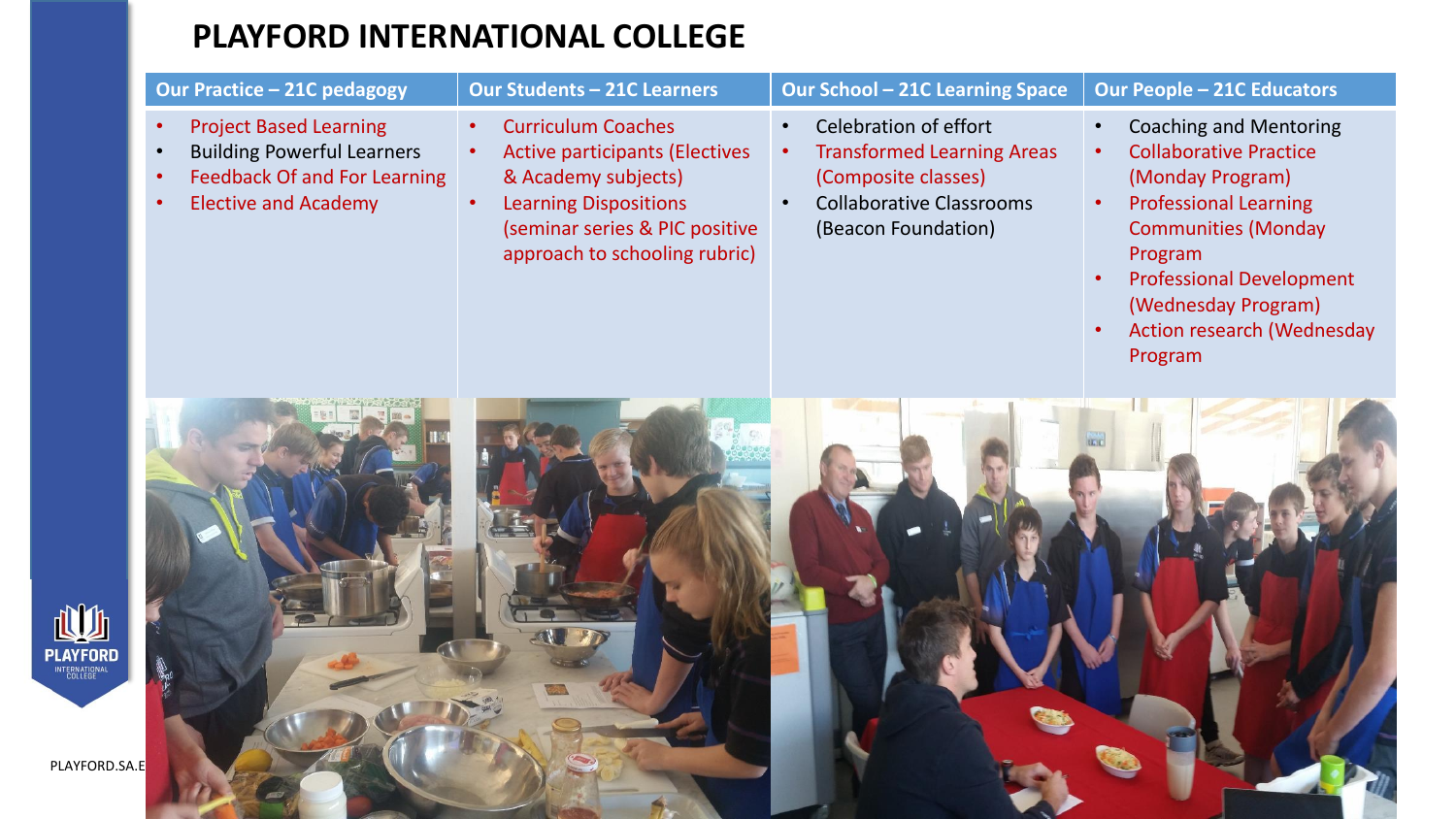#### **21st Century Pedagogy**

#### **Q: How do we commit to a timetable that encourages deep learning and PBL?**

**A: Change the name from lessons to learning blocks and time of blocks from 50mins to 120mins. Lessons = lines, whereas blocks = jigsaw puzzle**

**Trialled in 2016 and the decision was made that as a staff we are not quite equipped to fully maximise 120min blocks. 2017 has seen blocks reduced from 120mins to 80mins. 120mins blocks is still the end goal though!**

**Q: As a school how do we improve feedback of and for learning?**



**A: Remove end of term and semester comment based reports (continuous reporting and assessment framework). This extends the assessment period and further helps foster depth in learning. End of semester exam week has also been removed for the same reason.**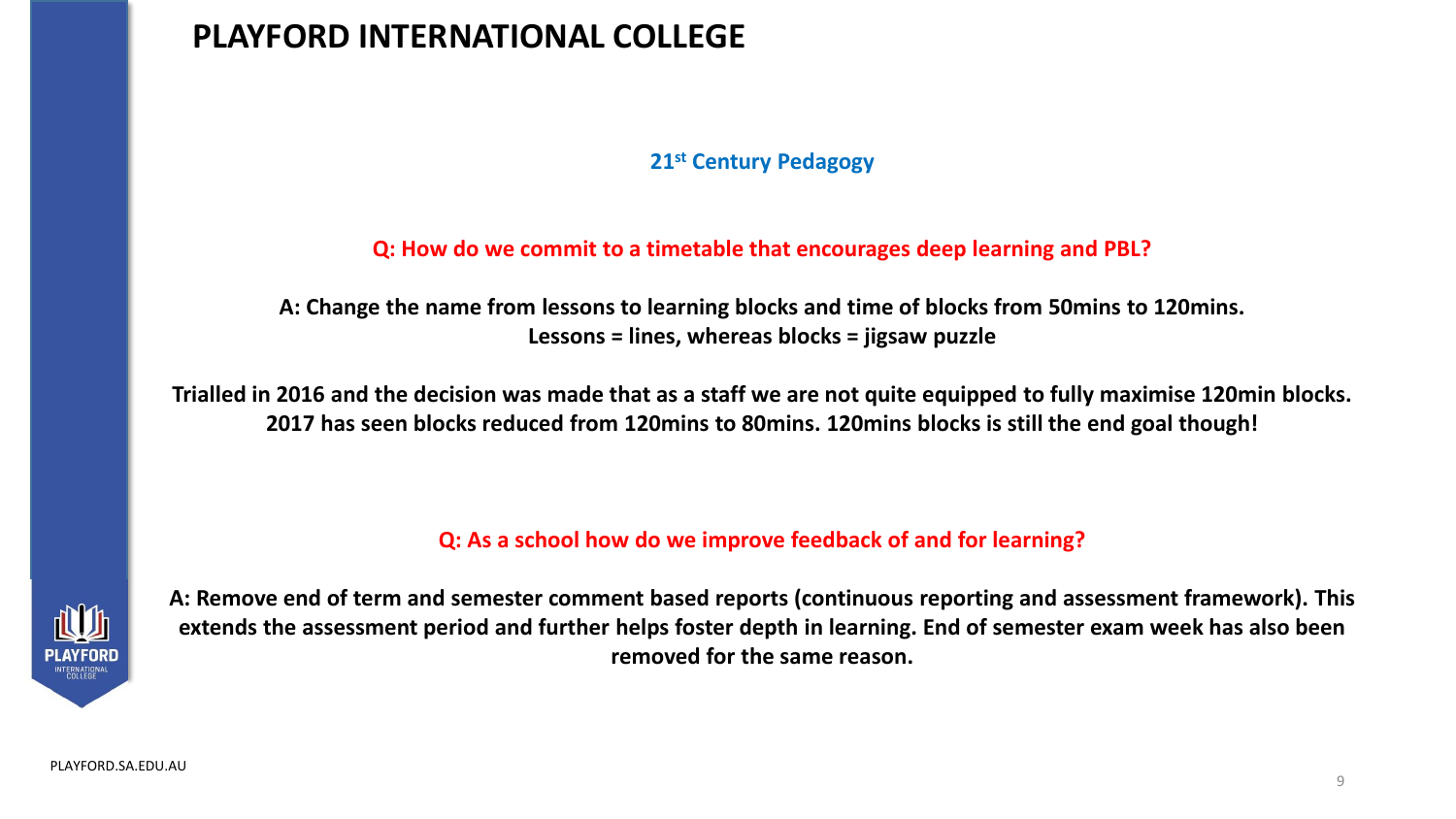**21st Century Learners**

**Q: What could be learnt from an analysis of the social capital of the local community?**

**A: A new looked structure to the school day that provides a platform for increased engagement;**

**Later start to the school day**

**4 learning blocks a day**

**MS Core curriculum in the mornings (5 core areas) – AC requirements met in this structure**

**MS students spend 1/3 of their week undertaking elective programs and/or specialist academies**

**Majority of elective and specialist academy learning blocks are timetabled for the end of the day**

**Learning time variation across subjects**



**Seminar series program – looks at building student capacity with a focus on the learning dispositions**

**Introduction of Workplace Practices as a compulsory for stage 1 students**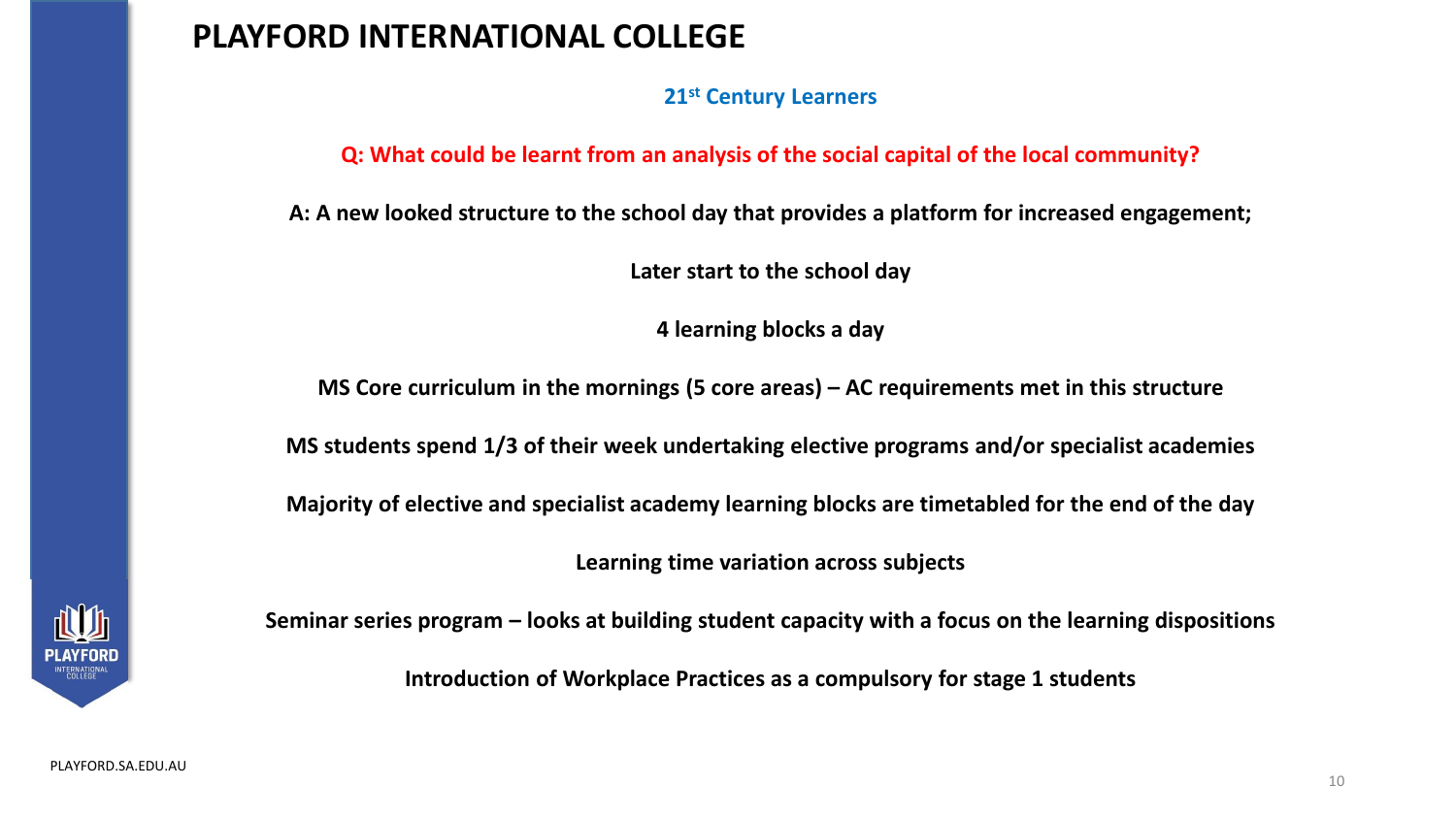#### **21st Century Space**

#### **Q: How can we create a learning environment to suit the needs of our students?**

**A: Design and implement a curriculum model that aligns with students' needs and interests;**

**MS Core curriculum has a banded learning model**

**MS electives and specialist academies are vertically group (composite classes of years 8-10)**

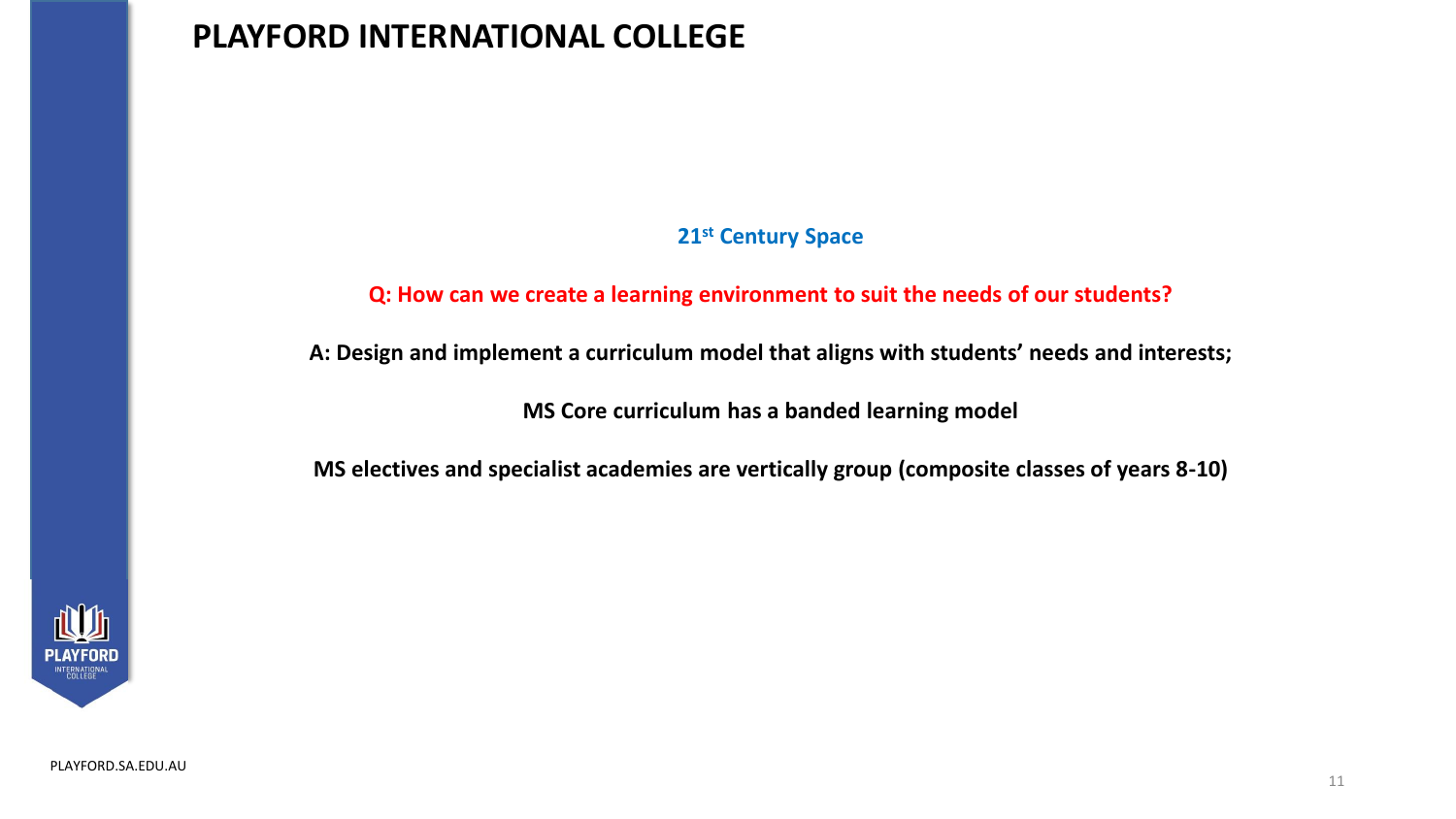#### **21st Century Educators**

**Q: How do we support staff to meet the challenges of the new curriculum and timetable structure**

**A: Invest money, time and effort into building the capacity/collective intelligence of staff;**

**Expert support people for teachers and learners in the classroom (curriculum coaches)**

**External instructional coach**

**Early finish days;**

**Targeted PD program aligned to our transformational plan (Wednesday night)**

**Quarantined time specifically dedicated to improve "teaching & learning" (Monday nights – common location; faculty, collaborative teams, workshops)**